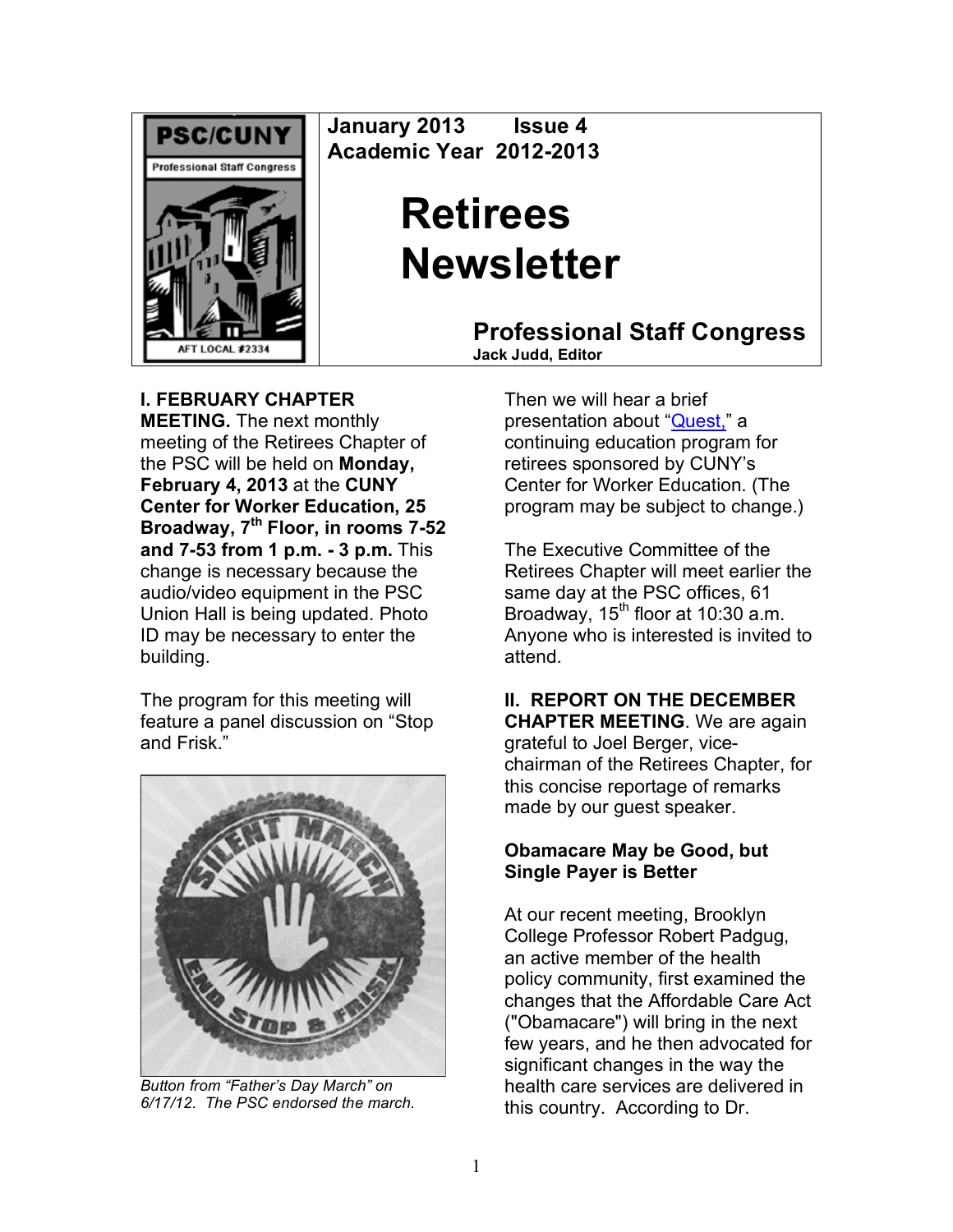Padgug, three issues must always be considered in debates about healthcare policy: cost, guaranteed access, and quality of care.

Dr. Padgug believes that a government-sponsored single-payer system, as currently in effect in other countries, is superior to Obamacare. Yet, given the present political environment, Dr. Padgug believes the Affordable Care Act (ACA) is probably the best policy that could have been accomplished.



The ACA plan attempts to increase the number of insured Americans. In recent years, the percentage of workers covered by employersponsored plans has decreased from 70% to 50%. The access question is crucial, Padgug believes, because, "you have to cover people before you worry about the costs. You can't do cost savings unless everybody is in the system."

Insurance rates have stabilized, partly because of provisions in the ACA. However, Medicaid costs are rising; and about 50% of the money going into the health care system is government money, according to Dr. Padgug. Medicaid is the government program which covers 60 million

people and provides the money necessary for New York hospitals to function. According to Dr. Padgug, "If Medicaid were to disappear, there would be no hospitals, no doctors, no nothing in the health care system." "It is not a program for the poor," he said. "It's a program that keeps the entire system going." More than one-third of New York's health care expenditures come from Medicaid.

President Obama's program, enacted through the ACA, is a public-private one. The privatesector part is an expansion of the health insurance industry, with more controls. The public-sector part is a large expansion of Medicaid. The Supreme Court said that states may opt out of the program, but with federal dollars available, many states may eventually accept the money.

Unfortunately, even with the expansion of coverage provided by the ACA, some 25 million people will not be able to (or not want to) take advantage of the plan. Also, the mechanisms of the ACA plan are complicated, and will leave many other people underinsured. So Obamacare is, according to Dr. Padgug, "expensive, complex, and not universal."

The really fateful decision, as Dr. Padgug sees it, was to allow private insurance to continue at all. Insurance companies are in business to make a profit, not to assure patient wellbeing. The employer-based insurance system creates a lack of uniformity. Market competition determines what health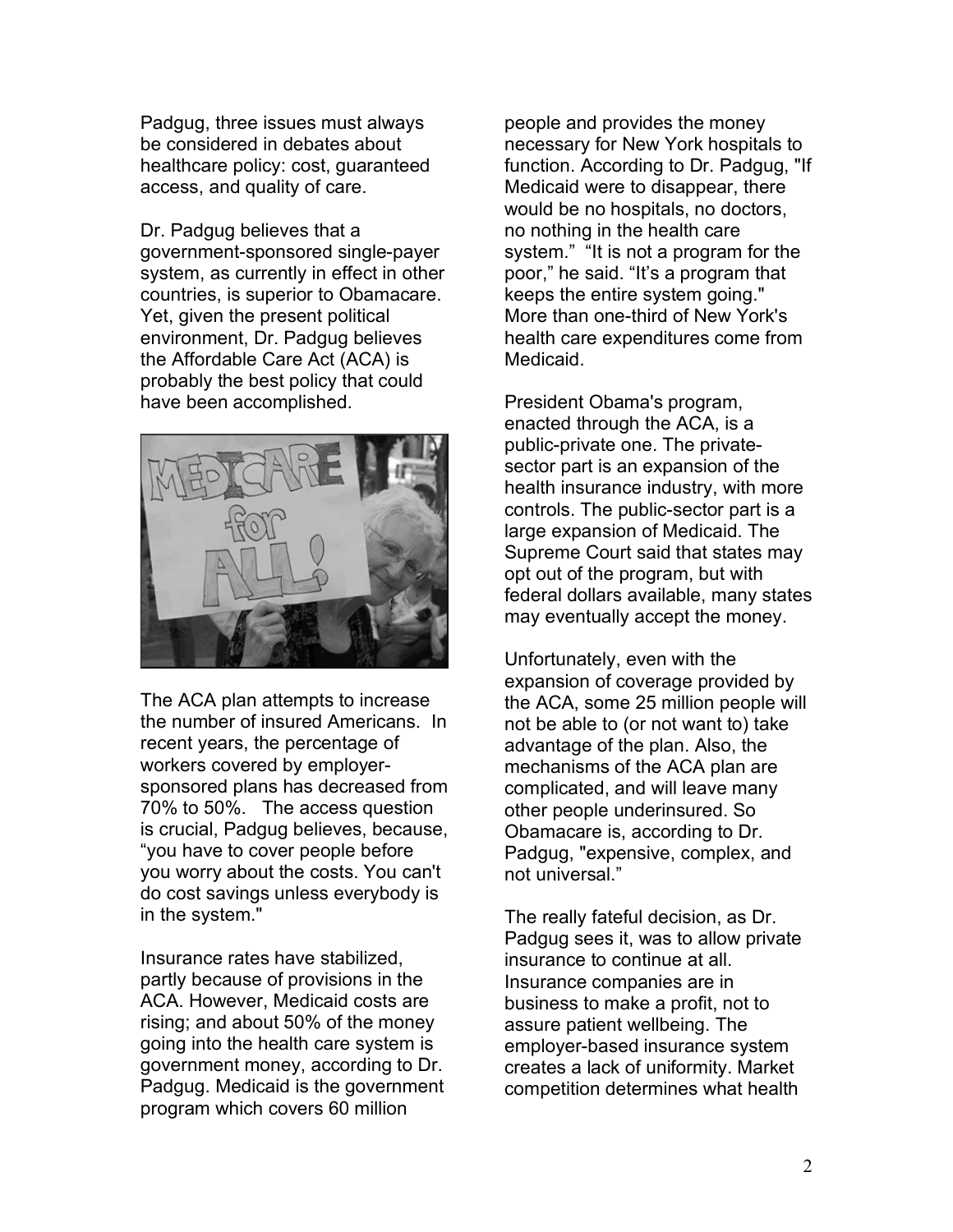care is available, and the ACA still relies on a market-based system.

An alternative to Obamacare would have been a nation-wide singlepayer plan sponsored by the federal government with no private insurers. The federal government would be the sole payer, and billions would be saved in billing costs. H.R. 676, introduced by U.S. Rep. John Conyers, would establish such a system by expanding and improving Medicare to cover the entire U.S. population.



The ACA does allow states to adopt their own health care program as long as they provide at least the same level of service as the ACA. While ACA allows states to implement such programs by 2017, groups are urging Congress to amend the law to allow states to implement their own plans in 2014, which is when most of the ACA goes into effect. New York State could, under this provision, set up our own a single-payer system. Vermont has moved in this direction and New York could adopt such a program. So far, Governor Cuomo has shown no interest in moving in that direction.

Assemblyman Richard Gottfried, chair of the Assembly's Health Committee, has been actively promoting single-payer legislation in New York. His bill (A.7860/S.5425) would ensure comprehensive coverage for all New Yorkers, and a

state-funded study found that a single-payer system could save up to \$28 billion per year. According to Dr. Padgug, Gottfried's plan would be "universal, and comprehensive, and there would be no co-pays or deductibles." Funding for the Gottfried plan would be provided through a progressive, graduated payroll tax, with 80% paid by the employer, and 20% by the employee. There also might be an income tax surcharge—but there would be no insurance premiums to pay.

A campaign to achieve a singlepayer program in New York will begin next year.

#### **III. THE MUNICIPAL PUBLIC PENSION SYSTEMS.** Every year, Larry Kaplan, a former chairman of the Retirees Chapter, and Warren Lewis, current chairman of the NYC Municipal Employees Association, join in preparing an analysis of the municipal public pension systems. Read it carefully.

#### **Status of New York City's Five Public Pension Funds – FY 2012**

For the Fiscal Year ending June 30, 2012 (FY12), New York City's five public pension funds paid \$11.8 billion in benefits to 286,703 retirees and beneficiaries, an increase of \$0.6 billion over the amount paid in FY11. (See Table 1.)

The value of the funds' net assets increased from \$111.0 billion in FY11 to \$111.3 billion in FY12, an increase of 0.3 %. This compares to the increase in net assets from \$90.0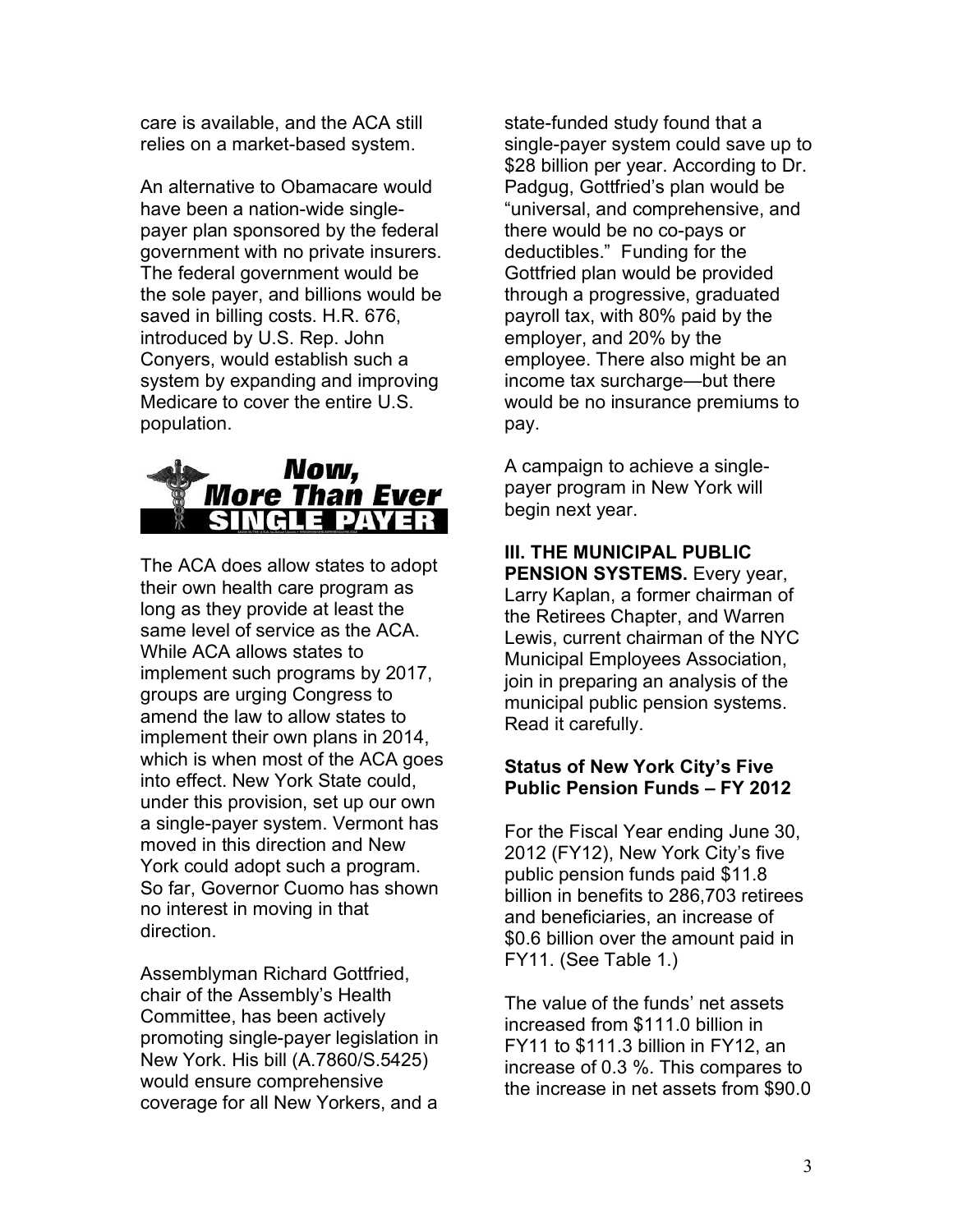billion in FY10 to \$111.0 in FY11, an increase of 23.3%.

The revenues of all five pension funds decreased in FY12 from \$32.3 billion in FY11 to \$12 billion in FY12, due mainly to the decrease in investment income.

Active contributing members in the five funds totaled 359,143 for FY12, a decrease of 6,487 active members from 365,630 in FY11.

We conclude once again that the City's pension systems are fully funded and remain in sound financial condition.

Table 1 The City of New York Five Public Pension Funds, Fiscal Year Ending June 30, 2012

| Pension       | Net           | Active         | <b>Retirees</b> | <b>Benefit</b> | Revenues                   |
|---------------|---------------|----------------|-----------------|----------------|----------------------------|
| Fund          | Assets        | <b>Members</b> | Receiving       | Payments       | a/                         |
|               | (\$ Billions) |                | <b>Benefits</b> |                | (\$Thousands)(\$Thousands) |
| <b>ERS</b>    | 42.6          | 182,021        | 135,468         | 3,758.0        | 4,004.3                    |
| <b>TRS</b>    | 32.8          | 109,636        | 74,064          | 4,527.3        | 3,700.5                    |
| <b>BERS</b>   | 2.3           | 23,131         | 14,399          | 344.9          | 331.8                      |
| <b>POLICE</b> | 25.5          | 33,705         | 45,755          | 2,100.5        | 2,831.5                    |
| <b>FIRE</b>   | 8.1           | 10,650         | 17,017          | 1,037.6        | 1,206.6                    |
| <b>TOTAL</b>  | \$111.3       | 359,143        | 286,703         | \$11,768.3     | \$12,074.7                 |
|               |               |                |                 |                |                            |

a/ Revenue sources include members contributions, employer contributions and investment income.

Source: Excerpt from The City of New York, Comprehensive Annual Financial Report of the Comptroller for the Fiscal Year Ended June 30, 2012. John Liu, Comptroller.

L. Kaplan W. Lewis November 2012

#### **IV. NEWS FROM SOCIAL SECURITY ADMINISTRATION.**



Effective December 17, 2012, Social Security field offices nationwide will close to the public 30 minutes early each day. For example, a field office that is usually open to the public

Monday through Friday from 9 a.m. - 3:30 p.m. will close daily at 3:00 p.m. **In addition**, beginning January 2, 2013, Social Security field offices will close to the public at noon every Wednesday. While agency employees will continue to work their regular hours, this shorter public window will allow them to complete face-to-face interviews and process claims work without incurring the cost of overtime.

Most Social Security services do not require a visit to a local office. Many services, including applying for retirement, disability or Medicare benefits, signing up for direct